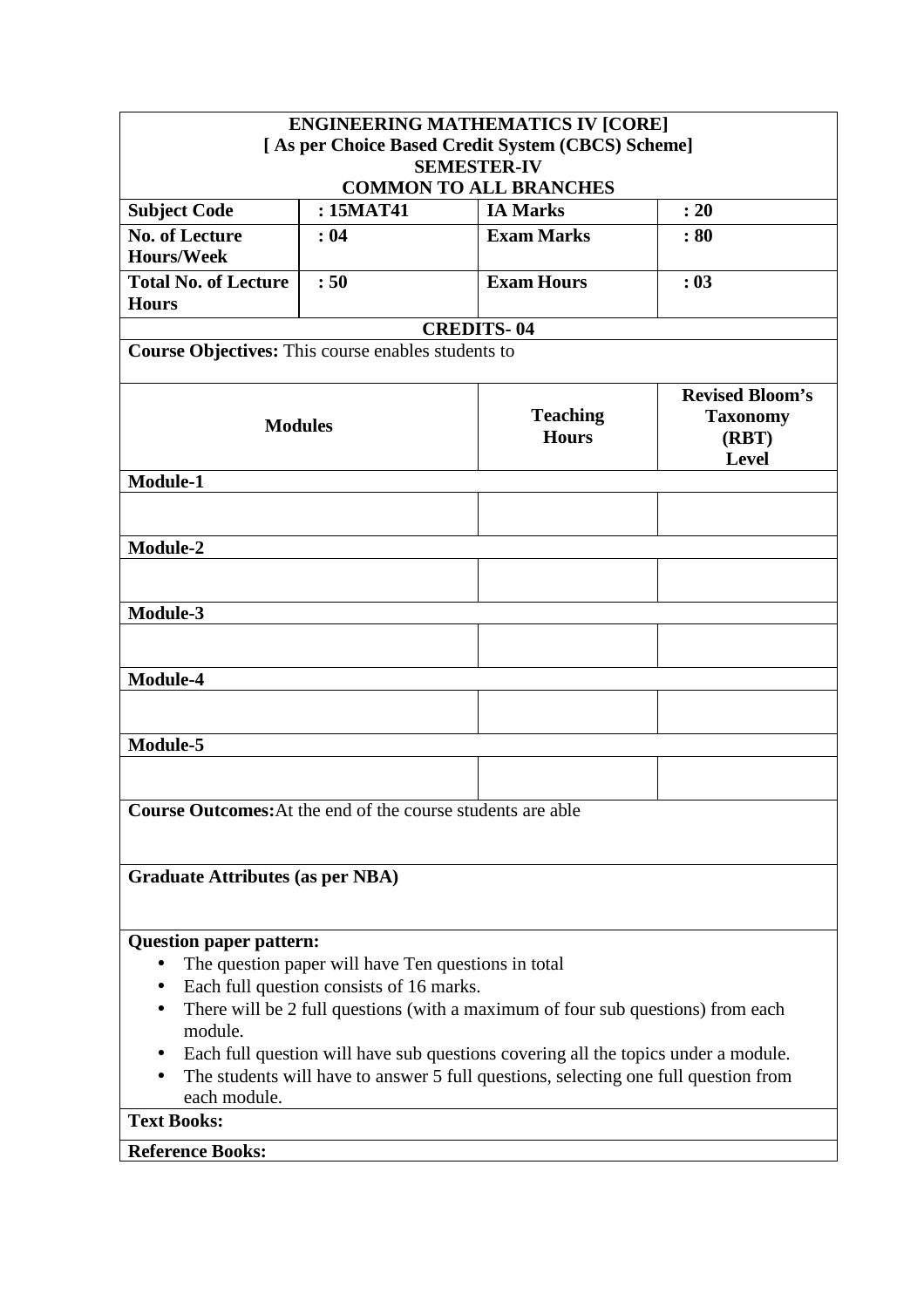# **PROCESS HEAT TRANSFER**

**Sub Code : 15CH42 IA Marks : 20 Hrs/Week : 04 Exam Hours : 03 Total Hrs : 50 Exam Marks : 80** 

**Credits: 04** 

#### **COURSE OBJECTIVES:** The students will

- 1. Study various modes of Heat transfer and their fundamental relations.
- 2. Study conduction heat transfer and develop mathematical relations for various solid geometries.
- 3. Understand properties of insulation and critical thickness of insulation.
- 4. Understand different types of heat transfer coefficients and their estimations in various types of flows in different geometries.
- 5. Study the Boiling phenomenon and to generate pool boiling curve.
- 2. Understand the working of Heat exchangers and to learn design of double pipe, shell and tube heat exchangers and design of evaporators and conduct experiments and to submit the report.
- 3. Understand the phenomenon of radiation, radiation shields and estimation of emissivity.

| <b>Module 1</b>                                                                 | <b>Content</b>                                                                       | <b>Contact</b> | <b>Blooms</b>   |        |
|---------------------------------------------------------------------------------|--------------------------------------------------------------------------------------|----------------|-----------------|--------|
|                                                                                 |                                                                                      | <b>Hours</b>   | <b>Taxonomy</b> |        |
|                                                                                 |                                                                                      |                |                 |        |
|                                                                                 | <b>INTRODUCTION:</b> Various modes of heat transfer Viz. Conduction,                 | 10Hrs          | $L-1$           | $L-2,$ |
| Convection and Radiation.                                                       |                                                                                      |                | $L-3$           |        |
| <b>CONDUCTION:</b> Fourier's law, Steady state unidirectional heat flow through |                                                                                      |                |                 |        |
|                                                                                 | single and multiphase layers slabs, cylinders and spheres for constant and           |                |                 |        |
|                                                                                 | variable thermal conductivity.                                                       |                |                 |        |
|                                                                                 | <b>INSULATION:</b> Properties of insulation materials, Types of insulation, Critical |                |                 |        |
| and Optimum thickness.                                                          |                                                                                      |                |                 |        |

| <b>Module 2</b>                                                              | <b>Content</b>                                                                   | <b>Contact</b>   | <b>Blooms</b>    |  |
|------------------------------------------------------------------------------|----------------------------------------------------------------------------------|------------------|------------------|--|
|                                                                              |                                                                                  | <b>Hours</b>     | <b>Taxonomy</b>  |  |
|                                                                              |                                                                                  |                  |                  |  |
| <b>EXTENDED SURFACES:</b> Fins – Types of fins, Derivation of fin efficiency | 10Hrs                                                                            | $L-1$ ,<br>$L-2$ |                  |  |
|                                                                              | for longitudinal fins, Fin effectiveness, Elementary treatment of unsteady state |                  | $L-3$            |  |
| heat conduction.                                                             |                                                                                  |                  |                  |  |
|                                                                              | <b>CONVECTION:</b> Individual and overall heat transfer coefficient, LMTD,       |                  |                  |  |
|                                                                              | LMTD correction factor, Dimensionless numbers, Dimensional analysis,             |                  |                  |  |
|                                                                              | Empirical correlation for forced and natural convection.                         |                  |                  |  |
| <b>Module 3</b>                                                              | <b>Content</b>                                                                   | <b>Contact</b>   | <b>Blooms</b>    |  |
|                                                                              |                                                                                  | <b>Hours</b>     | <b>Taxonomy</b>  |  |
|                                                                              |                                                                                  |                  |                  |  |
|                                                                              | <b>ANALOGY:</b> Analogy between momentum and heat transfer- Reynolds,            | 10Hrs            | $L-1$ ,<br>$L-2$ |  |
|                                                                              | Colburn and Prandtl analogies.                                                   |                  | $L-3$            |  |
|                                                                              |                                                                                  |                  |                  |  |
|                                                                              | HEAT TRANSFER WITH PHASE CHANGE: Boiling phenomena,                              |                  |                  |  |
| Nucleate and Film boiling, Condensation - Film and Drop wise condensation,   |                                                                                  |                  |                  |  |
| Nusselts equations.                                                          |                                                                                  |                  |                  |  |
|                                                                              |                                                                                  |                  |                  |  |
| HEAT TRANSFER EQUIPMENT: Double pipe heat exchangers, Shell and              |                                                                                  |                  |                  |  |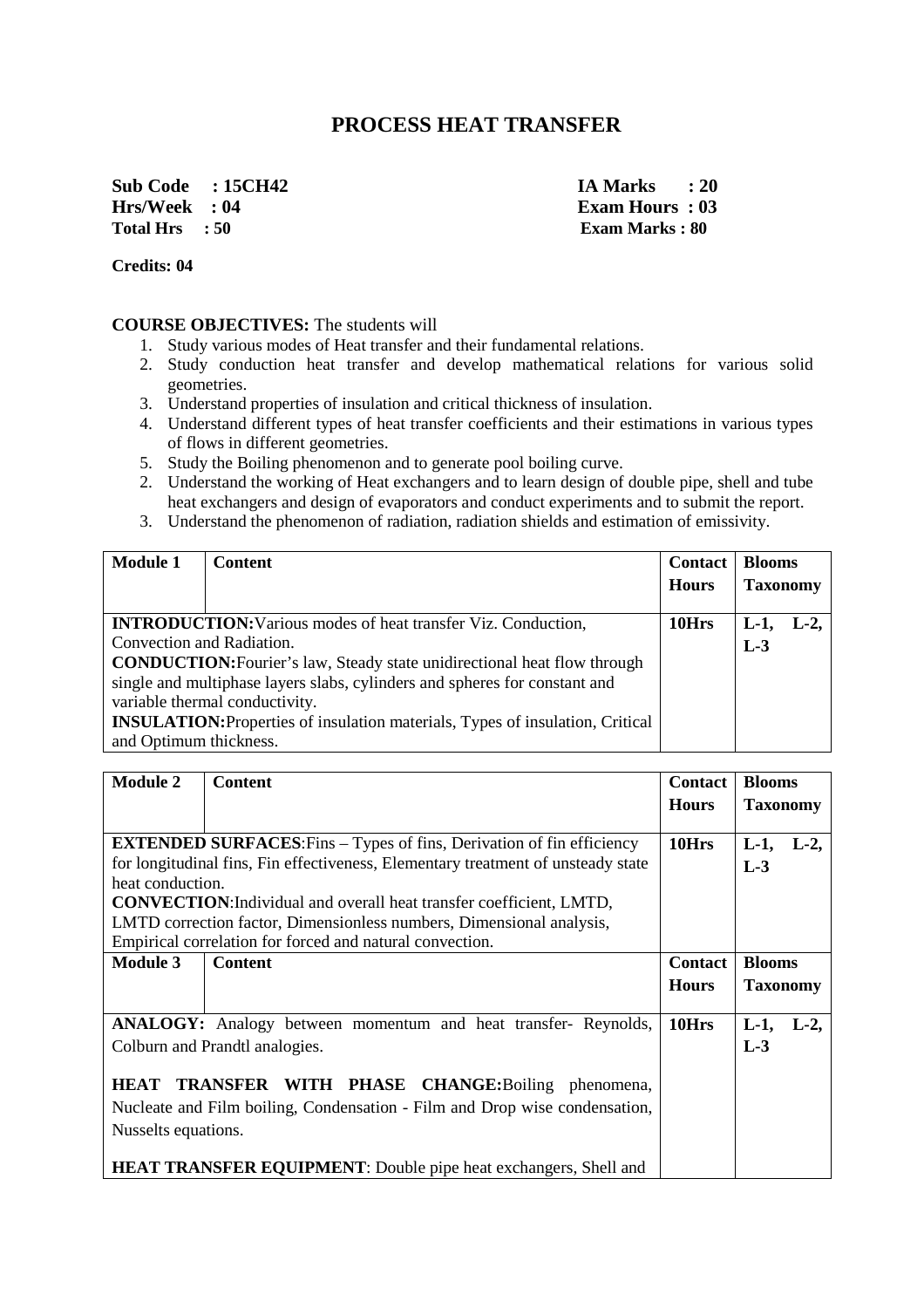| tube heat exchangers – Types of shell and tube heat exchangers, Construction<br>details, Condenser, types of condensers.                                            |                                                                                                                                                                                                                                                                                                                                                                                                                                                                                                                                                                                                    |                                |                                  |
|---------------------------------------------------------------------------------------------------------------------------------------------------------------------|----------------------------------------------------------------------------------------------------------------------------------------------------------------------------------------------------------------------------------------------------------------------------------------------------------------------------------------------------------------------------------------------------------------------------------------------------------------------------------------------------------------------------------------------------------------------------------------------------|--------------------------------|----------------------------------|
| <b>Module 4</b>                                                                                                                                                     | <b>Content</b>                                                                                                                                                                                                                                                                                                                                                                                                                                                                                                                                                                                     | <b>Contact</b><br><b>Hours</b> | <b>Blooms</b><br><b>Taxonomy</b> |
| <b>DESIGN OF HEAT TRANSFER EQUIPMENT:</b> Elementary design of<br>double pipe heat exchanger, shell and tube heat exchangers and condensers.<br>Numerical Problems. | 10Hrs                                                                                                                                                                                                                                                                                                                                                                                                                                                                                                                                                                                              | $L-1$ ,<br>$L-2$<br>$L-3$      |                                  |
| <b>Module 4</b>                                                                                                                                                     | <b>Content</b>                                                                                                                                                                                                                                                                                                                                                                                                                                                                                                                                                                                     | <b>Contact</b>                 | <b>Blooms</b>                    |
|                                                                                                                                                                     |                                                                                                                                                                                                                                                                                                                                                                                                                                                                                                                                                                                                    | <b>Hours</b>                   | <b>Taxonomy</b>                  |
| Radiation shields.                                                                                                                                                  | <b>EVAPORATORS:</b> Types of evaporators, performance of tubular evaporator –<br>Evaporator capacity, Evaporator economy, Multiple effect evaporator -<br>Methods of feeding, effect of liquid head and boiling point elevation, Vapor<br>recompression evaporation.<br><b>RADIATION:</b> Properties and definitions, Absorptivity, Reflectivity, Emissive<br>power and intensity of radiation, Black body radiation, Gray body radiation,<br>Stefen - Boltzmann law, Wein's displacement law, Kirchhoff's law, View<br>factors, Radiation between surfaces, Radiation involving gases and vapors, | 10Hrs                          | $L-1$ ,<br>$L-2$<br>$L-3$ ,      |

**COURSE OUTCOMES:** The students will be able to do the following

- 1. Write all fundamental heat transfer relations.
- 2. Derive equations for the calculation of heat flux and estimation of intermediate temperatures in multilayer systems.
- 3. Calculate critical thickness of insulation requires for different geometry of solids.
- 4. Write different dimensionless numbers and explain their significance.
- 5. Estimate LMTD and heat transfer coefficients for different types of flows.
- 6. Design Shell and tube and Double pipe heat exchanger, condensers and Evaporator.
- 7. Explain radiation in different type of solids and estimate emissivity.

**Note: Use of steam tables permitted in examination and internal assessment test.** 

## **GRADUATE ATTRIBUTES:**

- Problem analysis.
- Design/development of solutions.

## **QUESTION PAPER PATTERN:**

• The question paper will have ten questions. Each full is for 16 marks. There will be two full questions (with a maximum of four sub questions) from each module. Each full question will have sub questions covering all the topics under a module. The students will have to answer five full questions, selecting one full question from each module.

## **TEXT BOOKS:**

- 1. Kern D.Q., **"Process Heat Transfer"**, McGraw Hill., New York, 1965
- 2. McCabe W.L., et.al., "Unit Operations of Chemical Engineering", 5<sup>th</sup> edn., McGraw Hill, New York, 2000
- 3. Coulson J.M. and Richardson J.F., **"Unit Operations of Chemical Engineering"**, Vol-I, 5th edn., Chemical Engg, Perganon & ELBS, McGraw Hill, New York, 2000

## **REFERENCES:**

1. Rao Y.V.C., "Heat Transfer", 1<sup>st</sup> edn., Universities Press (India) Ltd., New Delhi, 2001. Dutta, Binay K., "Heat Transfer: Principles and Applications", PHI Learning. 2000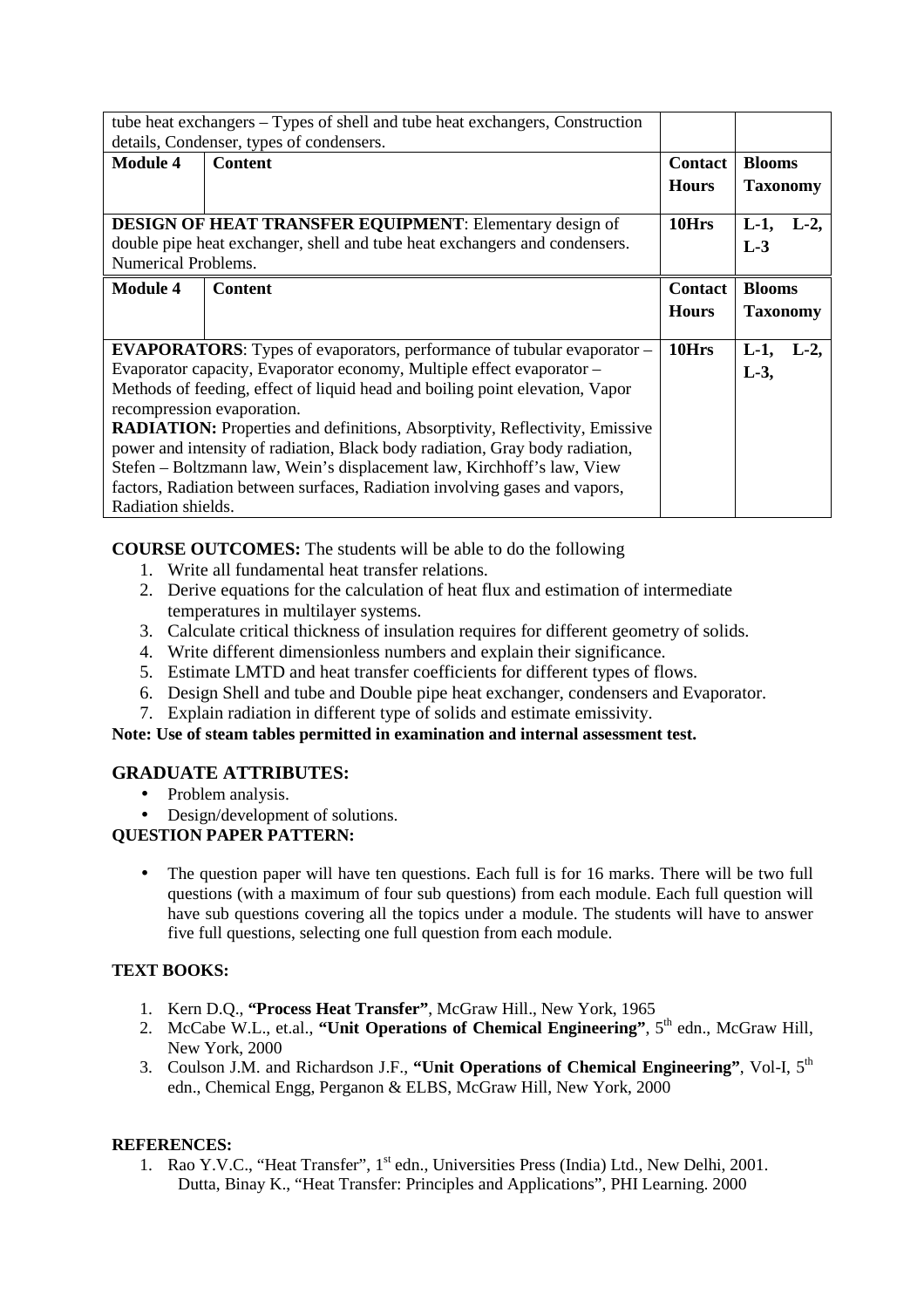### **CHEMICAL ENGINEERING THERMODYNAMICS**

**Sub Code : 15CH43 IA Marks : 20 Hrs/Week : 04 Exam Hours: 03**<br> **F**otal Hrs : 50 Exam Marks: 80

**Exam Marks: 80** 

**Credits: 04** 

### **COURSE OBJECTIVES:** The students will

- 1. Learn fundamentals of thermodynamics such as types of properties, processes and laws of thermodynamics for flow and non flow process.
- 2. Understand the clear concepts on P-V-T behavior, Equations of state, thermodynamic diagrams and compressibility charts, entropy, irreversibility and problem solving skills.
- 3. Learn the thermodynamic properties of pure fluids, energy relations and fugacity concepts.
- 4. Study the estimation of partial molar properties, property changes of mixing, and ideal and non ideal solutions.
- 5. Learn the fundamentals of phase equilibrium, concept of chemical potential and generation and consistency check for VLE data.
- 6. Understand fundamentals of chemical reaction equilibrium to find feasibility and extent of conversion for the industrial reactions.

| <b>Module 4</b>         | <b>Content</b>                                                                                                                                                                                                                                                                                                                                                                                                                                                                                                                                                                                                                                                                | <b>Contact</b> | <b>Blooms</b>   |
|-------------------------|-------------------------------------------------------------------------------------------------------------------------------------------------------------------------------------------------------------------------------------------------------------------------------------------------------------------------------------------------------------------------------------------------------------------------------------------------------------------------------------------------------------------------------------------------------------------------------------------------------------------------------------------------------------------------------|----------------|-----------------|
|                         |                                                                                                                                                                                                                                                                                                                                                                                                                                                                                                                                                                                                                                                                               | <b>Hours</b>   | <b>Taxonomy</b> |
| processes.<br>capacity. | <b>BASIC CONCEPTS:</b> System, Surrounding and processes, Closed and Open<br>systems, state and Properties, Intensive and Extensive Properties, State and<br>Path functions, equilibrium state and Phase rule, Zeroth law of<br>thermodynamics, Heat reservoir and Heat engines, Reversible and Irreversible<br><b>FIRST LAW OF THERMODYNAMICS: General statement of First law of</b><br>thermodynamics, First law for cyclic process and non-flow processes, Heat<br><b>HEAT EFFECTS ACCOMPANYING CHEMICAL REACTIONS:</b><br>Standard heat of reaction, formation, combustion, Hess's law of constant heat<br>summation, effect of temperature on standard heat of reaction. | 10Hrs          | $L-1, L-2.$     |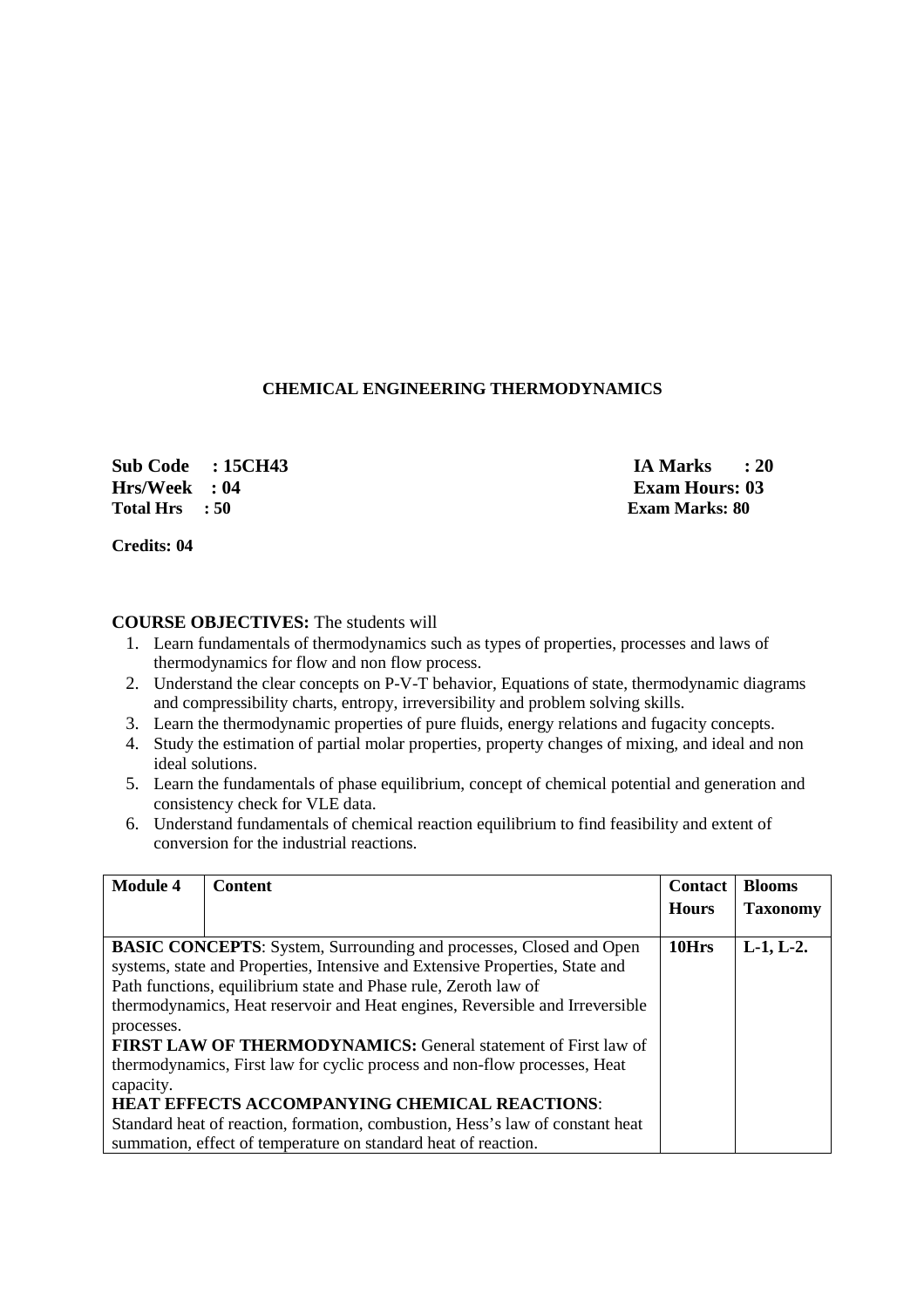| <b>Module 2</b> | <b>Content</b>                                                                  | <b>Contact</b> | <b>Blooms</b>   |       |
|-----------------|---------------------------------------------------------------------------------|----------------|-----------------|-------|
|                 |                                                                                 | <b>Hours</b>   | <b>Taxonomy</b> |       |
|                 |                                                                                 |                |                 |       |
|                 | <b>P-V-T BEHAVIOUR:</b> P-V-T behavior of pure fluids, Equations of state and   | 10Hrs          | $L-1$           | $L-2$ |
|                 | ideal gas law, Processes involving ideal gas law: Constant volume, constant     |                | $L-3$ ,         |       |
|                 | pressure, constant temperature, adiabatic and polytropic processes. Equation of |                |                 |       |
|                 | state for real gases: Vander Waals equation, Redlich - Kwong equation, Peng     |                |                 |       |
|                 | - Robinson equation, Virial equation, Compressibility charts: Principles of     |                |                 |       |
|                 | corresponding states, generalized compressibility charts.                       |                |                 |       |
|                 | SECOND LAW OF THERMODYNAMICS:General statements of the                          |                |                 |       |
|                 | Second law, Concept of Entropy, the Carnot Principle, calculation of entropy    |                |                 |       |
|                 | changes, Clausius Inequality, Entropy and Irreversibility, Third law of         |                |                 |       |
| Thermodynamics. |                                                                                 |                |                 |       |
|                 |                                                                                 |                |                 |       |

| <b>Module 3</b>                                                                                                                                                                                                                                                                                                                                                                                                                                                                                                                                                                                                                                                                                                                                    | <b>Content</b>                                                                                                                                                                                                                                                                                                                                                                                                                                                                                                                                                                                                                                                                                            | <b>Contact</b><br><b>Hours</b> | <b>Blooms</b><br><b>Taxonomy</b> |
|----------------------------------------------------------------------------------------------------------------------------------------------------------------------------------------------------------------------------------------------------------------------------------------------------------------------------------------------------------------------------------------------------------------------------------------------------------------------------------------------------------------------------------------------------------------------------------------------------------------------------------------------------------------------------------------------------------------------------------------------------|-----------------------------------------------------------------------------------------------------------------------------------------------------------------------------------------------------------------------------------------------------------------------------------------------------------------------------------------------------------------------------------------------------------------------------------------------------------------------------------------------------------------------------------------------------------------------------------------------------------------------------------------------------------------------------------------------------------|--------------------------------|----------------------------------|
| <b>THERMODYNAMIC PROPERTIES OF PURE FLUIDS: Reference</b><br>Properties, Energy Properties, Derived Properties, Work function, Gibbs free<br>energy, Relationships among thermodynamic properties, Exact differential<br>equations, Fundamental property relations, Maxwell's equations, Clapeyron<br>equations, Entropy heat capacity relations, Modified equations for $U \& H$ ,<br>Effect of temperature on U, H & S, Relationships between $C_P$ & $C_V$ , Gibbs-<br>Helmholtz equation, Fugacity, Fugacity coefficient, Effect of temperature and<br>pressure on Fugacity, Determination of Fugacity of pure gases, Fugacities of<br>solids and liquids, Activity, Effect of temperature and pressure on activity,<br>Thermodynamic diagrams |                                                                                                                                                                                                                                                                                                                                                                                                                                                                                                                                                                                                                                                                                                           |                                | $L-1$ ,<br>$L-2$ ,<br>$L-3$ ,    |
| <b>Module 4</b>                                                                                                                                                                                                                                                                                                                                                                                                                                                                                                                                                                                                                                                                                                                                    | <b>Content</b>                                                                                                                                                                                                                                                                                                                                                                                                                                                                                                                                                                                                                                                                                            | <b>Contact</b><br><b>Hours</b> | <b>Blooms</b><br><b>Taxonomy</b> |
| PROPERTIES OF SOLUTIONS:<br>Partial molar properties, Chemical potential, Fugacity in solutions, Henry's<br>law and dilute solutions, activity in solutions, Activity coefficients, Gibbs -<br>Duhem's equation, Property changes of mixing, excess properties.                                                                                                                                                                                                                                                                                                                                                                                                                                                                                    |                                                                                                                                                                                                                                                                                                                                                                                                                                                                                                                                                                                                                                                                                                           |                                | $L-1$ ,<br>$L-2$ ,<br>$L-3$ ,    |
| <b>Module 5</b>                                                                                                                                                                                                                                                                                                                                                                                                                                                                                                                                                                                                                                                                                                                                    | <b>Content</b>                                                                                                                                                                                                                                                                                                                                                                                                                                                                                                                                                                                                                                                                                            | <b>Contact</b><br><b>Hours</b> | <b>Blooms</b><br><b>Taxonomy</b> |
| equation.                                                                                                                                                                                                                                                                                                                                                                                                                                                                                                                                                                                                                                                                                                                                          | PHASE EQUILIBRIA: Criteria of phase Equilibria, Criterion of stability,<br>Duhem's theorem, Vapor - Liquid Equilibria, VLE in ideal solutions, Non-<br>Ideal solutions, VLE at low pressures, VLE at high pressures, consistency test<br>for VLE data, Calculation of Activity coefficients using Gibbs - Duhem's<br><b>CHEMICAL REACTION EQUILIBRIUM: Reaction Stoichiometry,</b><br>Criteria of chemical reaction equilibrium, Equilibrium constant and standard<br>free energy change, Effect of temperature, Pressure on equilibrium constants<br>and other factors affecting equilibrium conversion, Liquid phase reactions,<br>heterogeneous reaction equilibrium, phase rule for reacting systems. | 10Hrs                          | $L-1$ ,<br>$L-2$ ,<br>$L-3$ ,    |

**COURSE OUTCOMES:** The students are expected to do the following

1. Calculate the heat and work requirements for the given flow or non-flow processes.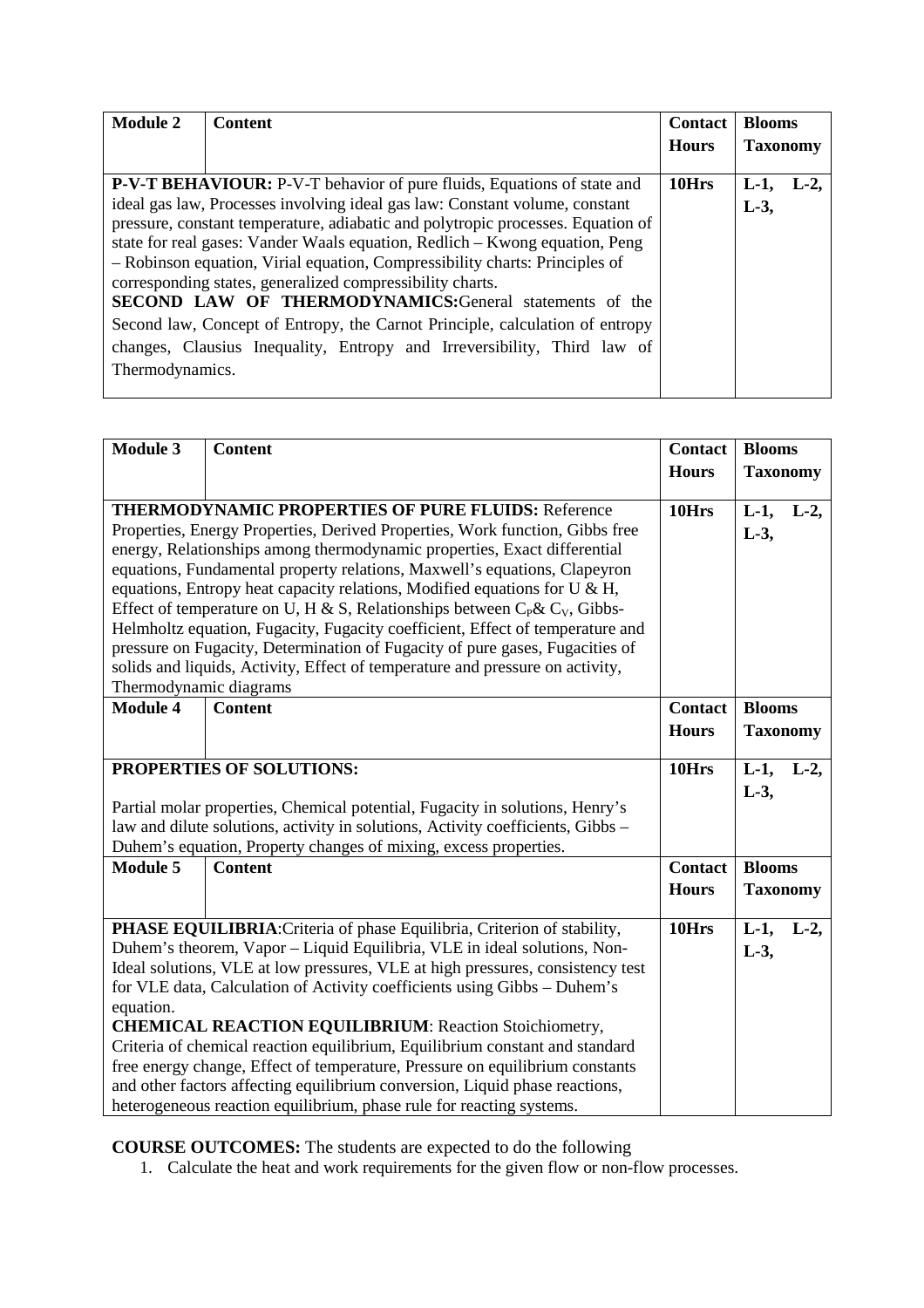- 2. Analyze and find properties such as Pressure, Volume and temperature for equations of states and form the fundamentals of first law of thermodynamics.
- 2. Calculate entropy for the processes, and various types of energies such as internal energy, enthalpy, Helmholtz free energy and Gibbs free energy.
- 3. Differentiate between ideal and non-ideal solution and estimate partial molar properties.
- 4. Generate Vapor Liquid Equilibrium data for ideal and non-ideal solutions and check for their consistency by various methods.
- 5. Find the feasibility and extent of conversion for any reaction

#### **GRADUATE ATTRIBUTES:**

- Problem analysis.
- Design/development of solutions.

#### **QUESTION PAPER PATTERN:**

The question paper will have ten questions. Each full is for 16 marks. There will be two full questions (with a maximum of four sub questions) from each module. Each full question will have sub questions covering all the topics under a module. The students will have to answer five full questions, selecting one full question from each module

#### **Note: Use of steam tables permitted in examination and internal assessment test.**

#### **TEXT BOOKS:**

- 1. Smith J.M. and Vanness H.C., "Introduction to Chemical Engineering Thermodynamics",  $5<sup>th</sup>$ edn., McGraw Hill, New York, 1996
- 2. Rao Y.V.C., "Chemical Engineering Thermodynamics", New age International Publication, Nagpur, 2000

#### **REFERENCE BOOK:**

1. Narayanan K.V., "Text book of Chemical Engineering Thermodynamics", Prentice Hall of India Private Limited, New Delhi, 2001.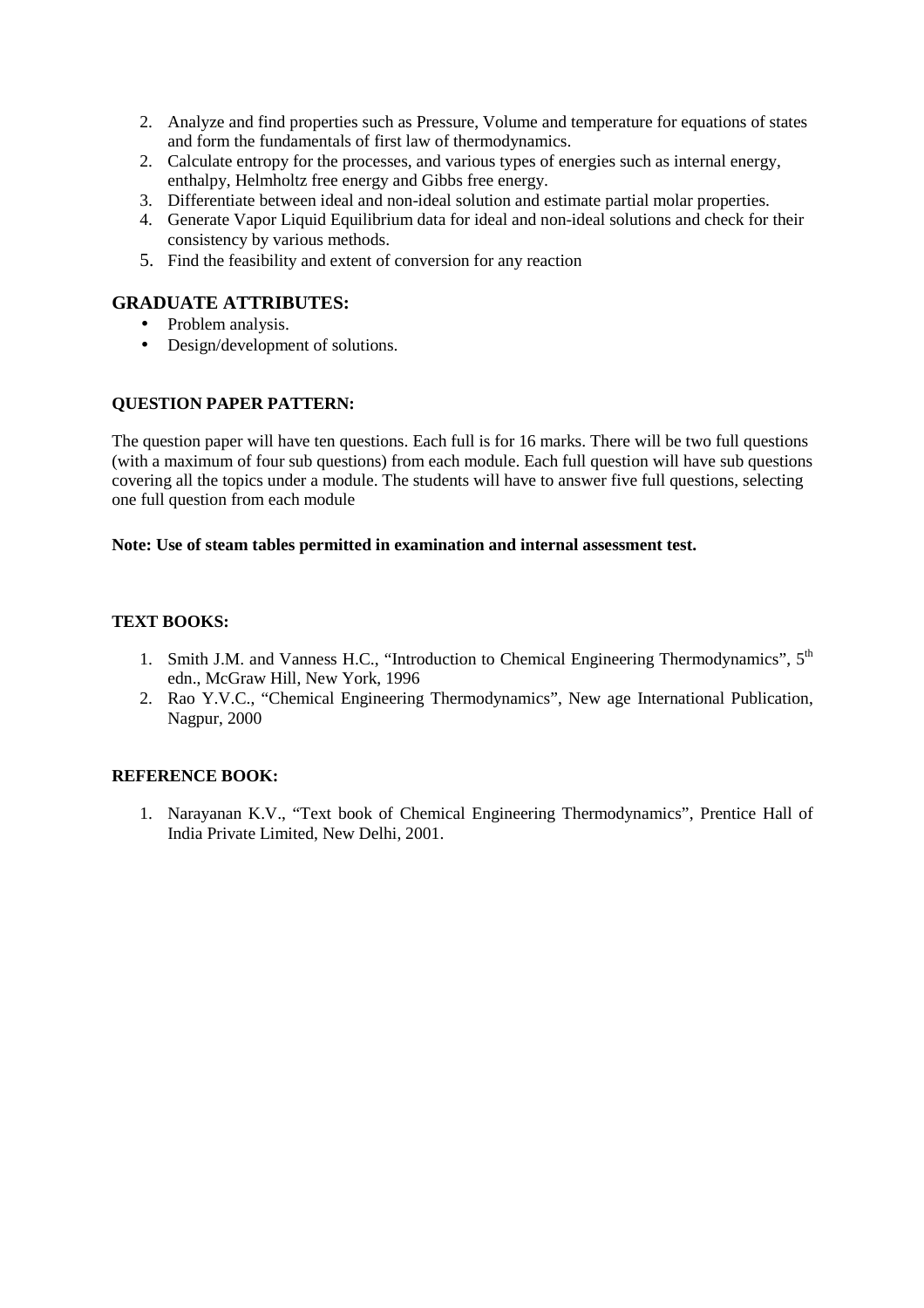| <b>TECHNOLOGY OF INTERMEDIATE PETROCHEMICALS [D. C]</b> |                                                   |                   |      |  |  |  |  |
|---------------------------------------------------------|---------------------------------------------------|-------------------|------|--|--|--|--|
|                                                         | [As per Choice Based Credit System (CBCS) Scheme] |                   |      |  |  |  |  |
|                                                         | <b>SEMESTER-IV</b>                                |                   |      |  |  |  |  |
| <b>Subject Code</b>                                     | :15PC44                                           | <b>IA Marks</b>   | : 20 |  |  |  |  |
| <b>No. of Lecture Hours/Week</b>                        | : 04                                              | <b>Exam Marks</b> | :80  |  |  |  |  |
| Total No. of Lecture Hours                              | <b>Exam Hours</b><br>: 50<br>: 03                 |                   |      |  |  |  |  |

### **CREDITS- 04**

**Course Objectives:** This course will enable students to expose to process industries of engineering importance

- Able to identify unit operations & unit process involved
- Able to understand lay out of material flow diagrams
- Terminology of equipment's employed
- $\bullet$  Identify problems associated & involved at manufacturing
- Identify feed stocks & by-products involved at manufacturing activities.

| <b>Modules</b>                                                                                                                   |    | <b>Revised Bloom's</b><br><b>Taxonomy</b><br>(RBT)<br><b>Level</b> |
|----------------------------------------------------------------------------------------------------------------------------------|----|--------------------------------------------------------------------|
| <b>Module-1</b>                                                                                                                  |    |                                                                    |
| Petrochemicals - Definition, Petrochemical Industries in                                                                         |    |                                                                    |
| India, Petrochemical Industry Characteristics, Principal raw                                                                     | 10 | L1, L2                                                             |
| materials.                                                                                                                       |    |                                                                    |
| <b>Petroleum Industries – Origin of petroleum, Composition of</b>                                                                |    |                                                                    |
| crude petroleum, Processing of crude petroleum, Petroleum                                                                        |    |                                                                    |
| refinery products.                                                                                                               |    |                                                                    |
| <b>Module-2</b>                                                                                                                  |    |                                                                    |
| Ammonia, Urea, Ammonium<br><b>Fertilizers</b> –<br>chloride,<br>Ammonium nitrate, Ammonium phosphate, Ammonium<br>sulphate, DAP. | 10 | L2, L3                                                             |
| <b>Coal Chemicals</b> – Classification of coals, Destructive of coal,                                                            |    |                                                                    |
| Coking of coal, Coal tar distillation and Chemicals from coals.                                                                  |    |                                                                    |
| Module-3                                                                                                                         |    |                                                                    |
| <b>Chemicals from <math>C_1</math> Compounds - Manufacture of methanol,</b>                                                      |    |                                                                    |
| Formaldehyde, Trichloroethylene, Perchloroethylene.                                                                              | 10 | L2, L3                                                             |
| <b>Chemicals from <math>C_2</math> Compounds – Ethylene and Acetylene</b>                                                        |    |                                                                    |
| via steam cracking of hydrocarbons, Ethylene<br>dichloride                                                                       |    |                                                                    |
| production, Vinyl chloride production via acetylene – HCl                                                                        |    |                                                                    |
| reaction.                                                                                                                        |    |                                                                    |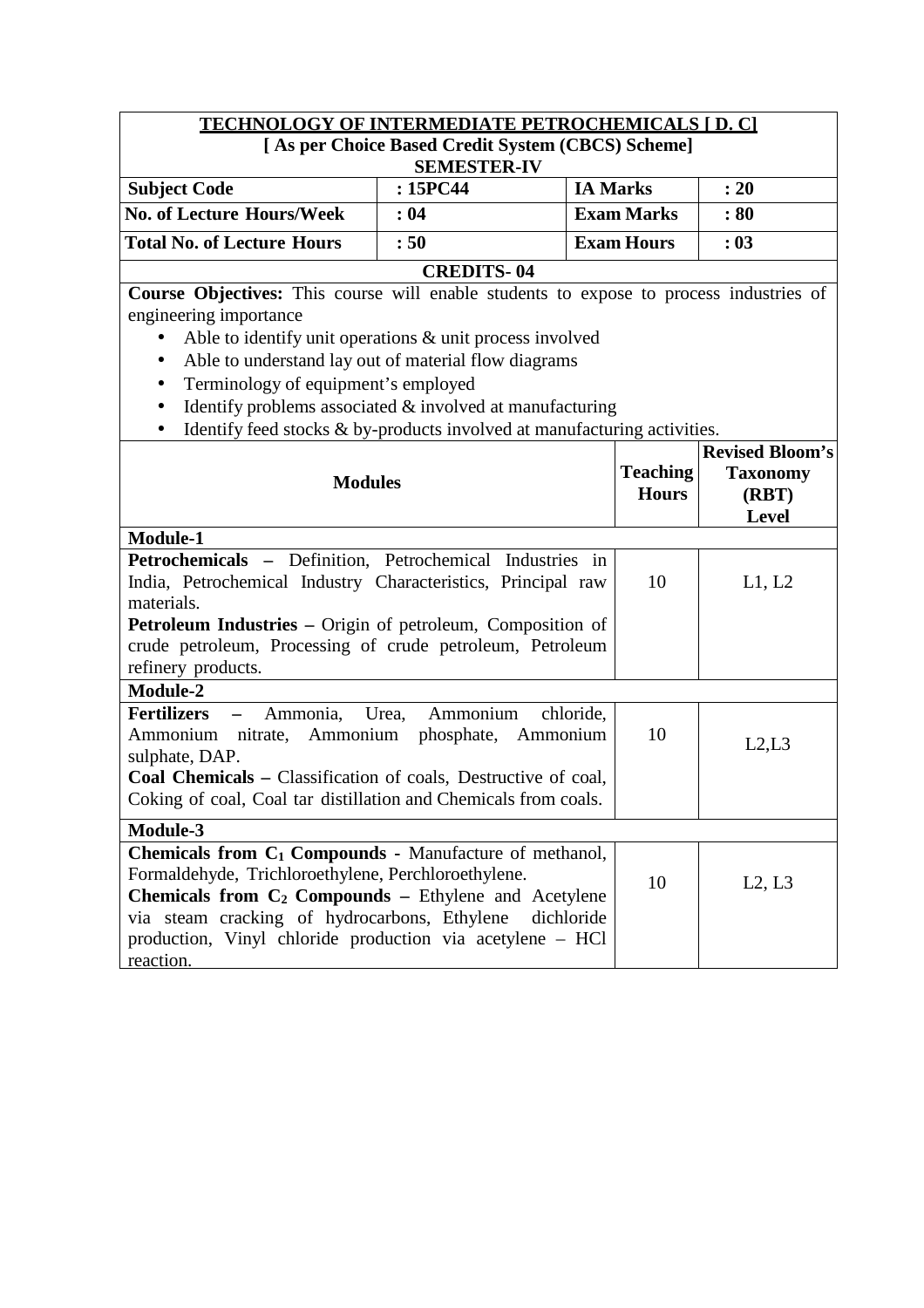| Module-4                                                                                                                                                       |    |            |  |  |  |
|----------------------------------------------------------------------------------------------------------------------------------------------------------------|----|------------|--|--|--|
| Chemical from C <sub>3</sub> Compounds - Production of Isopropyl                                                                                               |    |            |  |  |  |
| indirect hydration of propylene,<br>alcohol by<br>Cumene                                                                                                       |    |            |  |  |  |
| (Isopropyl benzene) via propylene alkylation of benzene,                                                                                                       |    |            |  |  |  |
| Production of Acrylonitrile from propylene<br>ammonia                                                                                                          | 10 | L1, L2, L3 |  |  |  |
| oxidation method, Production of Isoprene from propylene                                                                                                        |    |            |  |  |  |
| dimer.                                                                                                                                                         |    |            |  |  |  |
| Chemical from C <sub>4</sub> Compounds and Aromatics - Production                                                                                              |    |            |  |  |  |
| of Butadine via dehydrogenation<br>of<br>butane,                                                                                                               |    |            |  |  |  |
| Oxydehydrogenation<br>dehydrogenation,<br>versus<br>straight                                                                                                   |    |            |  |  |  |
| Synthetic chemicals and intermediates from aromatics, Phenol                                                                                                   |    |            |  |  |  |
| from toluene oxidation.                                                                                                                                        |    |            |  |  |  |
| Module-5                                                                                                                                                       |    |            |  |  |  |
| Fermentation Industries - Production of alcohol, Distilled                                                                                                     |    |            |  |  |  |
| liquors, Acetic acid and Citric acid.                                                                                                                          | 10 | L3, L4     |  |  |  |
| Metallurgical Industries - Pig iron production, Flow                                                                                                           |    |            |  |  |  |
| scheme for steel manufacture, Purification of alumina from                                                                                                     |    |            |  |  |  |
| bauxite by Bayer process, Flow scheme for copper ore                                                                                                           |    |            |  |  |  |
| concentrate.                                                                                                                                                   |    |            |  |  |  |
| Course Outcomes: After studying this course, students will be able to:                                                                                         |    |            |  |  |  |
| Identify raw materials, by-products operations & processes associated<br>$\bullet$                                                                             |    |            |  |  |  |
| Process parameters & Safety measures associated during manufacturing<br>٠                                                                                      |    |            |  |  |  |
| Understand importance of process industry in nation building<br>$\bullet$                                                                                      |    |            |  |  |  |
| Engineering problems involved at manufacturing activities                                                                                                      |    |            |  |  |  |
| <b>Graduate Attributes (as per NBA)</b>                                                                                                                        |    |            |  |  |  |
| <b>Engineering Knowledge</b>                                                                                                                                   |    |            |  |  |  |
| Problem Analysis<br>$\bullet$                                                                                                                                  |    |            |  |  |  |
| Design/development of solutions (Partly)<br>$\bullet$                                                                                                          |    |            |  |  |  |
| Interpretation of data.                                                                                                                                        |    |            |  |  |  |
|                                                                                                                                                                |    |            |  |  |  |
| <b>Question paper pattern:</b>                                                                                                                                 |    |            |  |  |  |
| The question paper will have Ten questions in total                                                                                                            |    |            |  |  |  |
| Each full question consists of 16 marks.                                                                                                                       |    |            |  |  |  |
| There will be 2 full questions (with a maximum of four sub questions) from each                                                                                |    |            |  |  |  |
| module.                                                                                                                                                        |    |            |  |  |  |
| Each full question will have sub questions covering all the topics under a module.                                                                             |    |            |  |  |  |
| The students will have to answer 5 full questions, selecting one full question from<br>٠                                                                       |    |            |  |  |  |
| each module.                                                                                                                                                   |    |            |  |  |  |
| <b>Text Books:</b>                                                                                                                                             |    |            |  |  |  |
| 1. Petrochemicals, B.K. Bhaskar Rao, CRC Press, 1990.                                                                                                          |    |            |  |  |  |
| Chemicals from Petroleum, A.L. Waddams, 2 <sup>nd</sup> Edition, ELBS, London, 1970.<br>2.                                                                     |    |            |  |  |  |
| <b>Reference Books:</b><br>Dryden's Outlines of Chemical Technology, Gopal Rao M and Marshall<br>1.<br>Sittig, 3 <sup>rd</sup> Edition, East-West Press, 1997. |    |            |  |  |  |

- 2. **Chemical process industries,** 5<sup>th</sup> edition, Shreve and Austin, McGraw Hill, 1984.
- 3. **Chemical Technology,** G.N. Pandey, 3rd Edition, Vikas Publishing House Pvt. Ltd., 1977.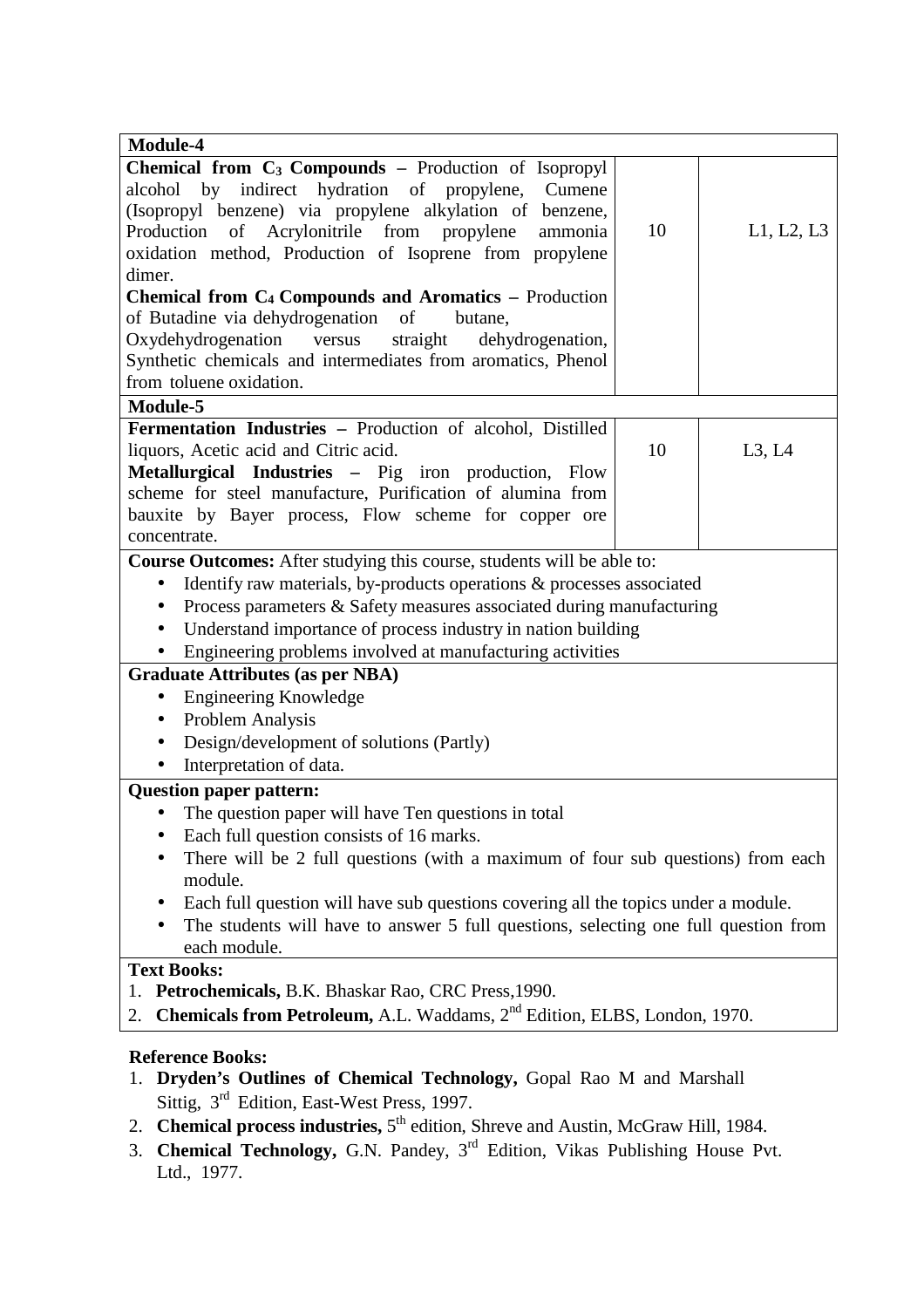| 4. Chemical Technology, Mukhlyonov, Mir Publications, 1982. |  |  |
|-------------------------------------------------------------|--|--|
|                                                             |  |  |

| PETROLEUM REFINERY ENGINEERING [D.C]                                                                                                                                                                                                                                                                                                                                                                                  |                                                                                                                         |                   |                                 |                                                     |  |  |  |
|-----------------------------------------------------------------------------------------------------------------------------------------------------------------------------------------------------------------------------------------------------------------------------------------------------------------------------------------------------------------------------------------------------------------------|-------------------------------------------------------------------------------------------------------------------------|-------------------|---------------------------------|-----------------------------------------------------|--|--|--|
|                                                                                                                                                                                                                                                                                                                                                                                                                       | [ AS PER CHOICE BASED CREDIT SYSTEM (CBCS) SCHEME]<br><b>SEMESTER-IV</b>                                                |                   |                                 |                                                     |  |  |  |
| <b>Subject Code</b>                                                                                                                                                                                                                                                                                                                                                                                                   | : 15PC45                                                                                                                | <b>IA Marks</b>   |                                 | : 20                                                |  |  |  |
| <b>No. of Lecture</b>                                                                                                                                                                                                                                                                                                                                                                                                 | :04                                                                                                                     | <b>Exam Marks</b> |                                 | : 80                                                |  |  |  |
| <b>Hours/Week</b>                                                                                                                                                                                                                                                                                                                                                                                                     |                                                                                                                         |                   |                                 |                                                     |  |  |  |
| <b>Total No. of Lecture</b>                                                                                                                                                                                                                                                                                                                                                                                           | :50                                                                                                                     | <b>Exam Hours</b> |                                 | : 03                                                |  |  |  |
| <b>Hours</b>                                                                                                                                                                                                                                                                                                                                                                                                          |                                                                                                                         |                   |                                 |                                                     |  |  |  |
|                                                                                                                                                                                                                                                                                                                                                                                                                       | <b>CREDITS-04</b>                                                                                                       |                   |                                 |                                                     |  |  |  |
|                                                                                                                                                                                                                                                                                                                                                                                                                       | <b>Course Objectives:</b> This course will enable students to                                                           |                   |                                 |                                                     |  |  |  |
|                                                                                                                                                                                                                                                                                                                                                                                                                       | Fundamental and methodologies in the petroleum refining processes                                                       |                   |                                 |                                                     |  |  |  |
| $\bullet$                                                                                                                                                                                                                                                                                                                                                                                                             | Concepts of petrochemicals, Testing methods and Crude treatment methods.                                                |                   |                                 |                                                     |  |  |  |
|                                                                                                                                                                                                                                                                                                                                                                                                                       | <b>Modules</b>                                                                                                          |                   | <b>Teaching</b><br><b>Hours</b> | <b>Revised</b><br><b>Bloom's</b><br><b>Taxonomy</b> |  |  |  |
|                                                                                                                                                                                                                                                                                                                                                                                                                       |                                                                                                                         |                   |                                 | (RBT)                                               |  |  |  |
| Module-1                                                                                                                                                                                                                                                                                                                                                                                                              |                                                                                                                         |                   |                                 |                                                     |  |  |  |
|                                                                                                                                                                                                                                                                                                                                                                                                                       | Indian Petroleum Industry: Prospects & Future. Major<br>companies. World production, Markets, Offshore and onshore, Oil |                   |                                 |                                                     |  |  |  |
| well technology.                                                                                                                                                                                                                                                                                                                                                                                                      |                                                                                                                         |                   | 10                              | L1, L2                                              |  |  |  |
| Composition Of Crude: Classification. Evaluation of petroleum.                                                                                                                                                                                                                                                                                                                                                        |                                                                                                                         |                   |                                 |                                                     |  |  |  |
|                                                                                                                                                                                                                                                                                                                                                                                                                       | UOP-k factor. TBP analysis. EFV analysis. Average boiling point.                                                        |                   |                                 |                                                     |  |  |  |
|                                                                                                                                                                                                                                                                                                                                                                                                                       | ASTM curves. Thermal properties of petroleum fractions.                                                                 |                   |                                 |                                                     |  |  |  |
| Module-2                                                                                                                                                                                                                                                                                                                                                                                                              |                                                                                                                         |                   |                                 |                                                     |  |  |  |
|                                                                                                                                                                                                                                                                                                                                                                                                                       | <b>Product Properties And Test Methods: Gas. Various types of</b>                                                       |                   |                                 |                                                     |  |  |  |
|                                                                                                                                                                                                                                                                                                                                                                                                                       | gas and LPG. Reid vapour pressure analysis. Gasoline and naptha.                                                        |                   |                                 |                                                     |  |  |  |
|                                                                                                                                                                                                                                                                                                                                                                                                                       | Octane No. Oxidation stability. Additives for gasoline. Kerosene.                                                       |                   | 10                              | L1, L2                                              |  |  |  |
| Characterization for flash point or fire point, volatility, burning                                                                                                                                                                                                                                                                                                                                                   |                                                                                                                         |                   |                                 |                                                     |  |  |  |
|                                                                                                                                                                                                                                                                                                                                                                                                                       | qualities etc, Diesel, octane testing, viscosity etc. Grades of                                                         |                   |                                 |                                                     |  |  |  |
| tests-carbon residue and viscosity index.                                                                                                                                                                                                                                                                                                                                                                             | diesels e.g. HSD, LDO. Diesel additives. Lube oils : Types,                                                             |                   |                                 |                                                     |  |  |  |
|                                                                                                                                                                                                                                                                                                                                                                                                                       |                                                                                                                         |                   |                                 |                                                     |  |  |  |
|                                                                                                                                                                                                                                                                                                                                                                                                                       |                                                                                                                         |                   |                                 |                                                     |  |  |  |
| Module-3<br>Crude Pretreatment: Pumping of crude oils. Dehydration of<br>crude by chemical, gravity, centrifugal, electrical de-salter and<br>comparision of each. Heating of crude- heater, different types of<br>pipe still heaters including box type, cylindrical etc. Crude<br>distillation, arrangement of towers for various types of reflux.<br>Design aspects for atmospheric and vacuum column. Atmospheric |                                                                                                                         |                   |                                 | L1, L2                                              |  |  |  |
|                                                                                                                                                                                                                                                                                                                                                                                                                       | distillation distillation unit: internals and operational.                                                              |                   |                                 |                                                     |  |  |  |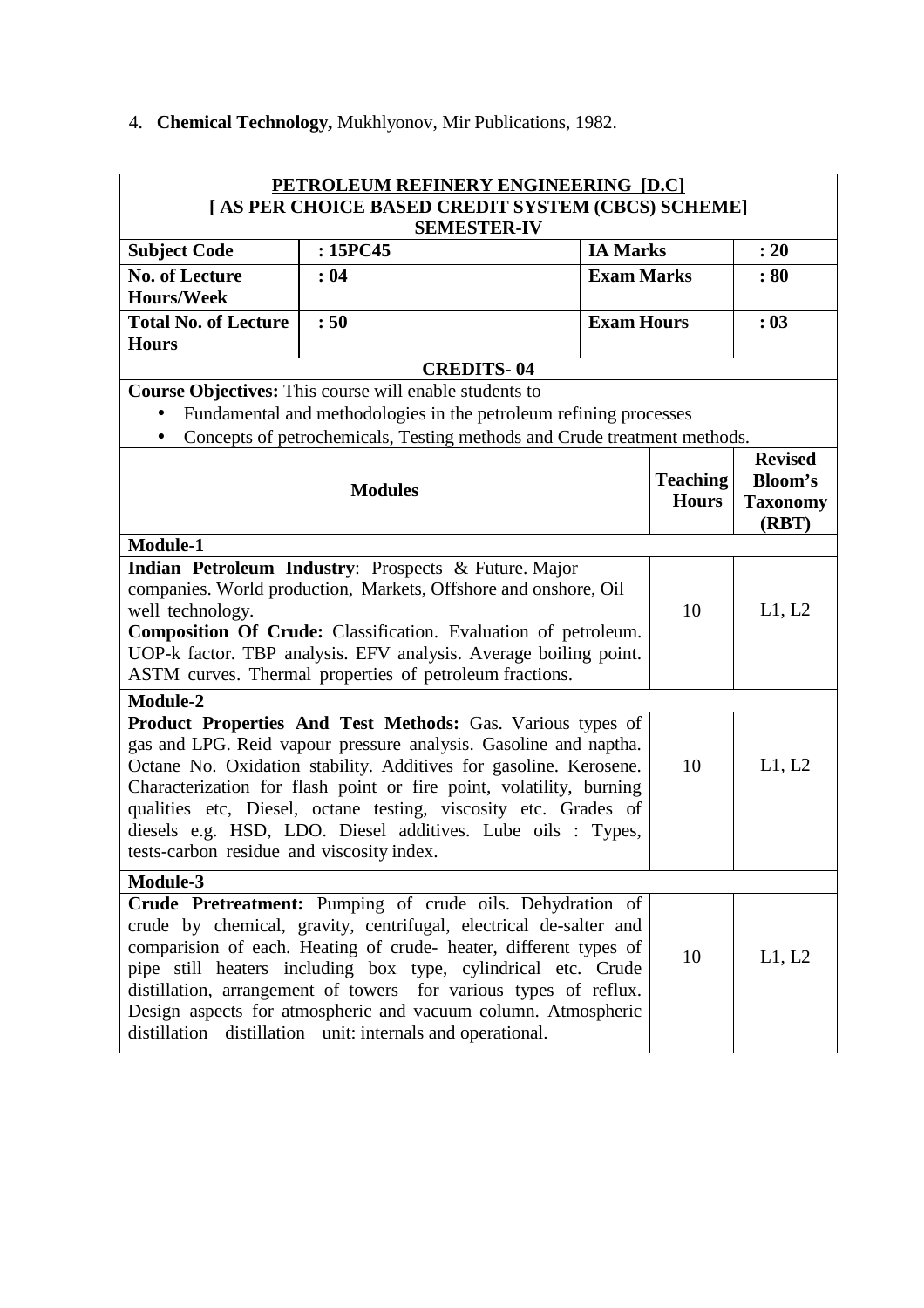| Module-4                                                                                                                                                                    |    |        |  |  |
|-----------------------------------------------------------------------------------------------------------------------------------------------------------------------------|----|--------|--|--|
| Treatment Techniques: Types of impurities present and various                                                                                                               |    |        |  |  |
| desulfurisation processes. Production and treatment of LPG.                                                                                                                 | 10 |        |  |  |
| LNG technology. Sweetening operations for gases including<br>merox, ethanolamine, copper chloride, stertford etc. Catalytic de                                              |    | L1, L2 |  |  |
| sulphonisation. Treatment of kerosene, De- aromatisation and                                                                                                                |    |        |  |  |
| merox. Treatment of diesel, naptha: desulpurisation by hydrogen                                                                                                             |    |        |  |  |
| and catalysts. Treatment of lubes: sulphuric acid, clay treatment,                                                                                                          |    |        |  |  |
| solvent treatmentphenol, furfural.                                                                                                                                          |    |        |  |  |
| Thermal Processes: Thermal cracking reactions- theory of                                                                                                                    |    |        |  |  |
| thermal cracking. Properties of cracked materials and factors                                                                                                               |    |        |  |  |
| influencing the properties of cracked materials. Visbreaking,                                                                                                               |    |        |  |  |
| dubbs two coil cracking process.                                                                                                                                            |    |        |  |  |
| Module-5                                                                                                                                                                    |    |        |  |  |
| Catalytic Cracking: Comparision of thermal and catalytic                                                                                                                    |    |        |  |  |
| cracking. Carbonium ion chemistry. Feedback requirements.                                                                                                                   |    |        |  |  |
| Cracking conditions. Commercial cracking analysis. Various<br>catalytic cracking processes. Fixed bed crackers. Moving bed                                                  | 10 | L1, L2 |  |  |
| crackers. Fluid catalytic cracking-flexi cracking-ortho-flow                                                                                                                |    |        |  |  |
| reactor. Theory of coking: various types of coking processes.                                                                                                               |    |        |  |  |
| Delayed coking, fluid coking, contact coking, flexi coking. Naptha                                                                                                          |    |        |  |  |
| cracking, naptha cracking for ethylene as feed selection and gas                                                                                                            |    |        |  |  |
| yield. Hydro cracking. Theory of hydro cracking. Catalysts for                                                                                                              |    |        |  |  |
| hydro cracking.                                                                                                                                                             |    |        |  |  |
| Catalystic Reforming: Theory of reforming. Factors influencing                                                                                                              |    |        |  |  |
| reforming, reforming catalysts, feedstock requirements. Plat-                                                                                                               |    |        |  |  |
| forming, isoplus hondriforming, refining forming, power forming<br>and flexi forming etc.                                                                                   |    |        |  |  |
| Course Outcomes: At the end of the course students are able understand the unit process                                                                                     |    |        |  |  |
| involved in the petroleum refining process.                                                                                                                                 |    |        |  |  |
| <b>Graduate Attributes (as per NBA)</b>                                                                                                                                     |    |        |  |  |
| <b>Engineering Knowledge</b>                                                                                                                                                |    |        |  |  |
| Problem Analysis                                                                                                                                                            |    |        |  |  |
| Design/development of solutions (Partly)                                                                                                                                    |    |        |  |  |
| Interpretation of data.                                                                                                                                                     |    |        |  |  |
| <b>Question paper pattern:</b>                                                                                                                                              |    |        |  |  |
| The question paper will have Ten questions in total                                                                                                                         |    |        |  |  |
| Each full question consists of 16 marks.                                                                                                                                    |    |        |  |  |
| There will be 2 full questions (with a maximum of four sub questions) from each                                                                                             |    |        |  |  |
| module.                                                                                                                                                                     |    |        |  |  |
| Each full question will have sub questions covering all the topics under a module.                                                                                          |    |        |  |  |
| The students will have to answer 5 full questions, selecting one full question from                                                                                         |    |        |  |  |
| each module.                                                                                                                                                                |    |        |  |  |
| <b>Text Books:</b>                                                                                                                                                          |    |        |  |  |
| 1. Petroleum Refinery Engineering, Nelson, 4th Edition, McGraw Hill, 14th Reprint, 1982.<br>2. Modern Petroleum Refining Processes, Bhaskara Rao, 3rd Edition, Oxford & IBH |    |        |  |  |
| Publication, Reprint, 1999.                                                                                                                                                 |    |        |  |  |
|                                                                                                                                                                             |    |        |  |  |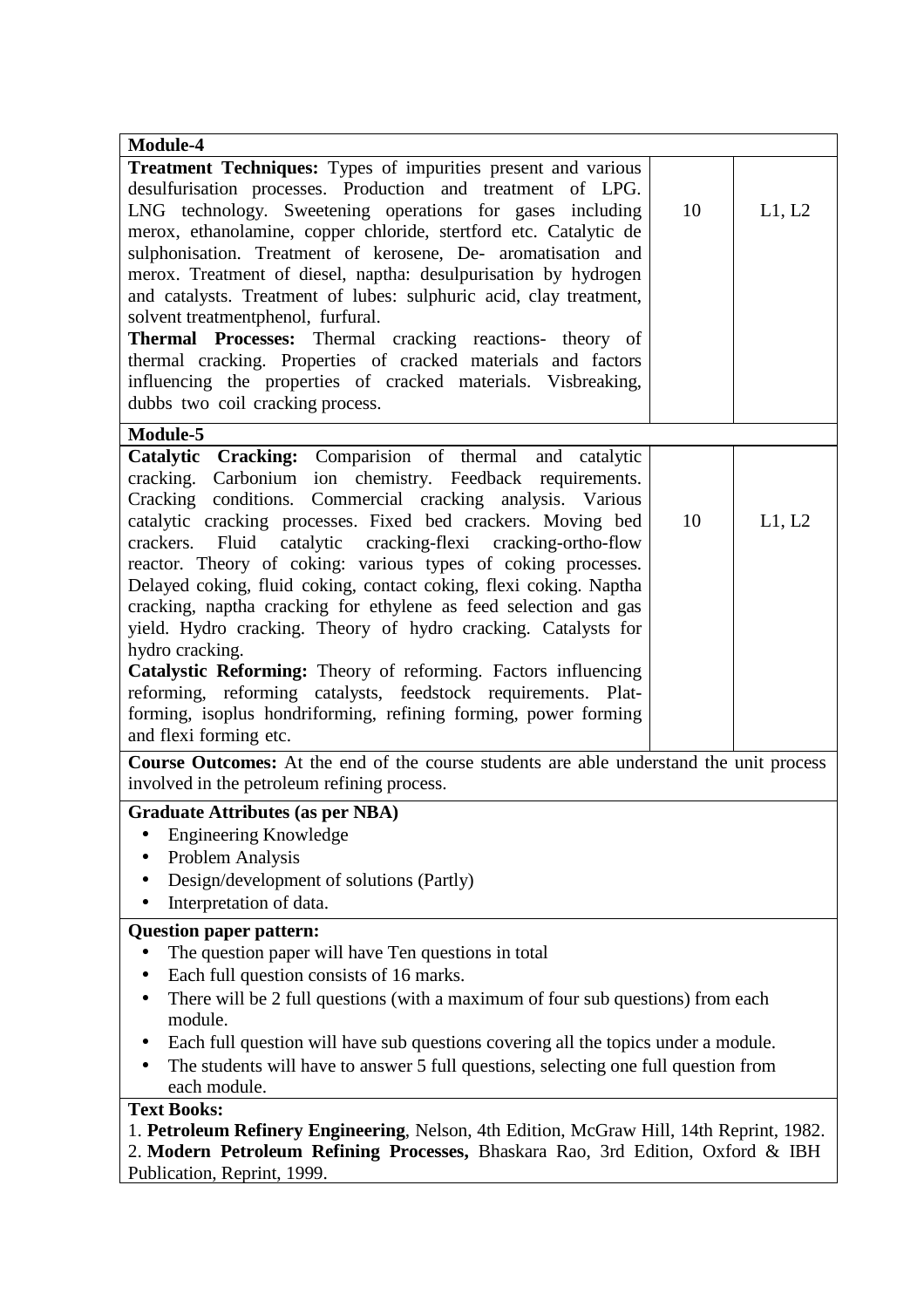**Reference Books:**

- 1. **Petroleum Refining Technology,** Ram Prasad, I Edition, Khanna Publishers, 2000.
- 2. **Challenges in Crude Oil Evaluation,** Nagnal J.M., Gate, McGraw Hill, 1996.
- 3. **Petroleum Processing,** Bland W.F. and Davidson R.L. McGraw Hill, 1967.

| : 15PC46<br><b>IA Marks</b><br>: 20<br><b>Subject Code</b><br><b>No. of Lecture</b><br>: 04<br><b>Exam Marks</b><br>: 80<br><b>Hours/Week</b><br>:50<br><b>Exam Hours</b><br><b>Total No. of Lecture</b><br>: 03<br><b>Hours</b><br><b>CREDITS-04</b><br><b>Course Objectives:</b> This course enables students to<br>Provide an overview of the promising areas of new and renewable sources of energy.<br>Provide analysis of energy conversion, utilization and storage for renewable<br>$\bullet$<br>technologies.<br><b>Teaching</b><br><b>Taxonomy</b><br><b>Modules</b><br><b>Hours</b><br>(RBT)<br><b>Level</b><br>Module-1<br>Introduction: Current energy requirements, growth in future<br>requirements, Review of conventional<br>energy<br>energy<br>resources- Coal, gas and oil reserves and resources, Tar sands<br>10<br>L1, L2<br>and Oil Shale, Nuclear energy Option.<br>Module-2<br>Solar Energy: Solar radiation: measurements and prediction. |  | <b>RENEWABLE ENERGY RESOURCES &amp; SYSTEMS [FC]</b><br>[ AS PER CHOICE BASED CREDIT SYSTEM (CBCS) SCHEME]<br><b>SEMESTER-IV</b> |  |                        |  |
|----------------------------------------------------------------------------------------------------------------------------------------------------------------------------------------------------------------------------------------------------------------------------------------------------------------------------------------------------------------------------------------------------------------------------------------------------------------------------------------------------------------------------------------------------------------------------------------------------------------------------------------------------------------------------------------------------------------------------------------------------------------------------------------------------------------------------------------------------------------------------------------------------------------------------------------------------------------------|--|----------------------------------------------------------------------------------------------------------------------------------|--|------------------------|--|
|                                                                                                                                                                                                                                                                                                                                                                                                                                                                                                                                                                                                                                                                                                                                                                                                                                                                                                                                                                      |  |                                                                                                                                  |  |                        |  |
|                                                                                                                                                                                                                                                                                                                                                                                                                                                                                                                                                                                                                                                                                                                                                                                                                                                                                                                                                                      |  |                                                                                                                                  |  |                        |  |
|                                                                                                                                                                                                                                                                                                                                                                                                                                                                                                                                                                                                                                                                                                                                                                                                                                                                                                                                                                      |  |                                                                                                                                  |  |                        |  |
|                                                                                                                                                                                                                                                                                                                                                                                                                                                                                                                                                                                                                                                                                                                                                                                                                                                                                                                                                                      |  |                                                                                                                                  |  |                        |  |
|                                                                                                                                                                                                                                                                                                                                                                                                                                                                                                                                                                                                                                                                                                                                                                                                                                                                                                                                                                      |  |                                                                                                                                  |  |                        |  |
|                                                                                                                                                                                                                                                                                                                                                                                                                                                                                                                                                                                                                                                                                                                                                                                                                                                                                                                                                                      |  |                                                                                                                                  |  | <b>Revised Bloom's</b> |  |
|                                                                                                                                                                                                                                                                                                                                                                                                                                                                                                                                                                                                                                                                                                                                                                                                                                                                                                                                                                      |  |                                                                                                                                  |  |                        |  |
|                                                                                                                                                                                                                                                                                                                                                                                                                                                                                                                                                                                                                                                                                                                                                                                                                                                                                                                                                                      |  |                                                                                                                                  |  |                        |  |
|                                                                                                                                                                                                                                                                                                                                                                                                                                                                                                                                                                                                                                                                                                                                                                                                                                                                                                                                                                      |  |                                                                                                                                  |  |                        |  |
| Solar thermal collectors- flat plate collectors, concentrating<br>collectors. Basic theory of flat plate collectors, solar heating of<br>10<br>L1, L2, L3<br>buildings, solar still, solar water heaters, solar driers;<br>conversion of heat energy in to mechanical energy, solar<br>thermal power generation systems. Solar Photovoltaic:<br>Principle of photovoltaic conversion of solar energy, types of<br>solar cells and fabrication. Photovoltaic applications : battery<br>charger, domestic lighting, street lighting, water pumping,<br>power generation schemes.                                                                                                                                                                                                                                                                                                                                                                                       |  |                                                                                                                                  |  |                        |  |
| Module-3                                                                                                                                                                                                                                                                                                                                                                                                                                                                                                                                                                                                                                                                                                                                                                                                                                                                                                                                                             |  |                                                                                                                                  |  |                        |  |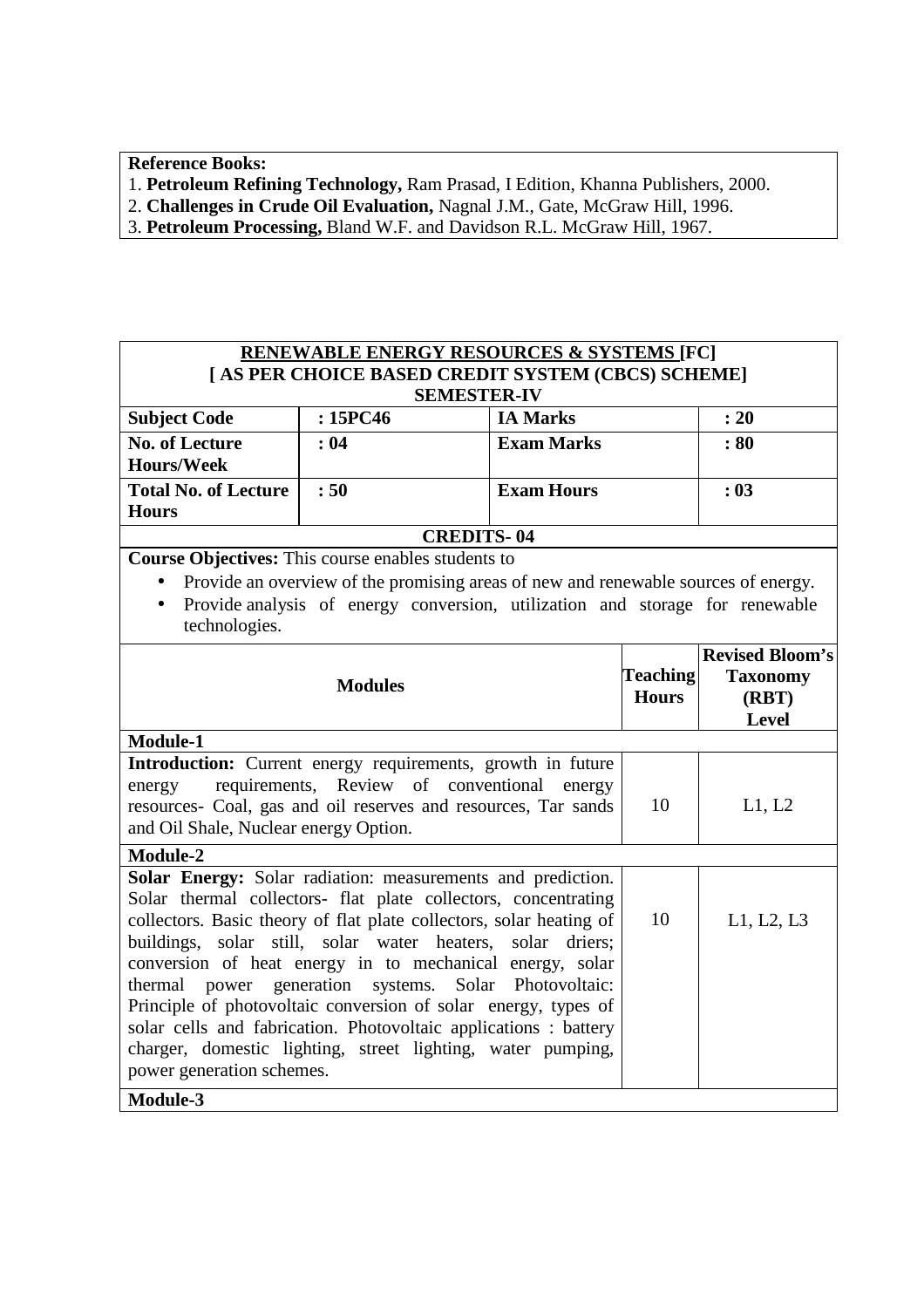| Wind Energy: Atmospheric circulations, classification, factors | 10 | L1, L2, L3 |
|----------------------------------------------------------------|----|------------|
| influencing wind, wind shear, turbulence, wind speed           |    |            |
| monitoring, Betz limit, WECS: classification, characteristics, |    |            |
| and applications                                               |    |            |

| Module-4                                                                                                                                                                                                                               |    |            |  |
|----------------------------------------------------------------------------------------------------------------------------------------------------------------------------------------------------------------------------------------|----|------------|--|
| <b>Ocean Energy:</b> Ocean energy resources- ocean energy routes<br>- Principles of ocean thermal energy conversion systems- ocean<br>thermal power plants- Principles of ocean wave energy<br>conversion and tidal energy conversion. | 10 | L1, L2, L3 |  |
| Module-5                                                                                                                                                                                                                               |    |            |  |
| Other Sources: Hydropower, Nuclear fission and fusion-<br>Geothermal energy: Origin, types of geothermal energy sites,<br>selection, geothermal power plants; Magneto-hydro-<br>site<br>dynamic (MHD) energy conversion.               | 10 | L1, L2     |  |
| Course Outcomes: At the end of the course students are able to understand of environmental                                                                                                                                             |    |            |  |
| consequences of energy conversion and how renewable energy can reduce air pollution and<br>positively affect the global climate change.                                                                                                |    |            |  |
| <b>Graduate Attributes (as per NBA)</b>                                                                                                                                                                                                |    |            |  |
| <b>Engineering Knowledge</b><br>$\bullet$<br>Problem Analysis<br>$\bullet$<br>Design/development of solutions (Partly)<br>٠<br>Interpretation of data.                                                                                 |    |            |  |
| <b>Question paper pattern:</b>                                                                                                                                                                                                         |    |            |  |
| The question paper will have Ten questions in total<br>$\bullet$                                                                                                                                                                       |    |            |  |
| Each full question consists of 16 marks.<br>٠                                                                                                                                                                                          |    |            |  |
| There will be 2 full questions (with a maximum of four sub questions) from each<br>$\bullet$<br>module.                                                                                                                                |    |            |  |
| Each full question will have sub questions covering all the topics under a module.<br>$\bullet$<br>The students will have to answer 5 full questions, selecting one full question from<br>each module.                                 |    |            |  |
| <b>Text Books:</b>                                                                                                                                                                                                                     |    |            |  |
| 1. Non-Conventional Energy Sources, G.D. Rai, 4th Edition, Khanna Publications, Second<br>Reprint, 1997.                                                                                                                               |    |            |  |
| <b>Reference Books:</b>                                                                                                                                                                                                                |    |            |  |
| [1] D. Y. Goswami, F. Kreith and J. F. Kreider, Principles of Solar Engineering, Taylor and                                                                                                                                            |    |            |  |
| Francis, Philadelphia, 2000.                                                                                                                                                                                                           |    |            |  |
| [2] C. S. Solanki, "Solar Photovoltaics: Fundamental Applications and Technologies,                                                                                                                                                    |    |            |  |
| Prentice Hall of India, 2009.                                                                                                                                                                                                          |    |            |  |
| [3] L.L. Freris, Wind Energy Conversion Systems, Prentice Hall, 1990.<br>[4] D. A. Spera, Wind Turbine Technology: Fundamental concepts of Wind Turbine<br>Engineering, ASME Press.                                                    |    |            |  |
| [5] S.P. Sukhatme, Solar Energy: principles of Thermal Collection and Storage, Tata<br>McGraw-Hill (1984).                                                                                                                             |    |            |  |
|                                                                                                                                                                                                                                        |    |            |  |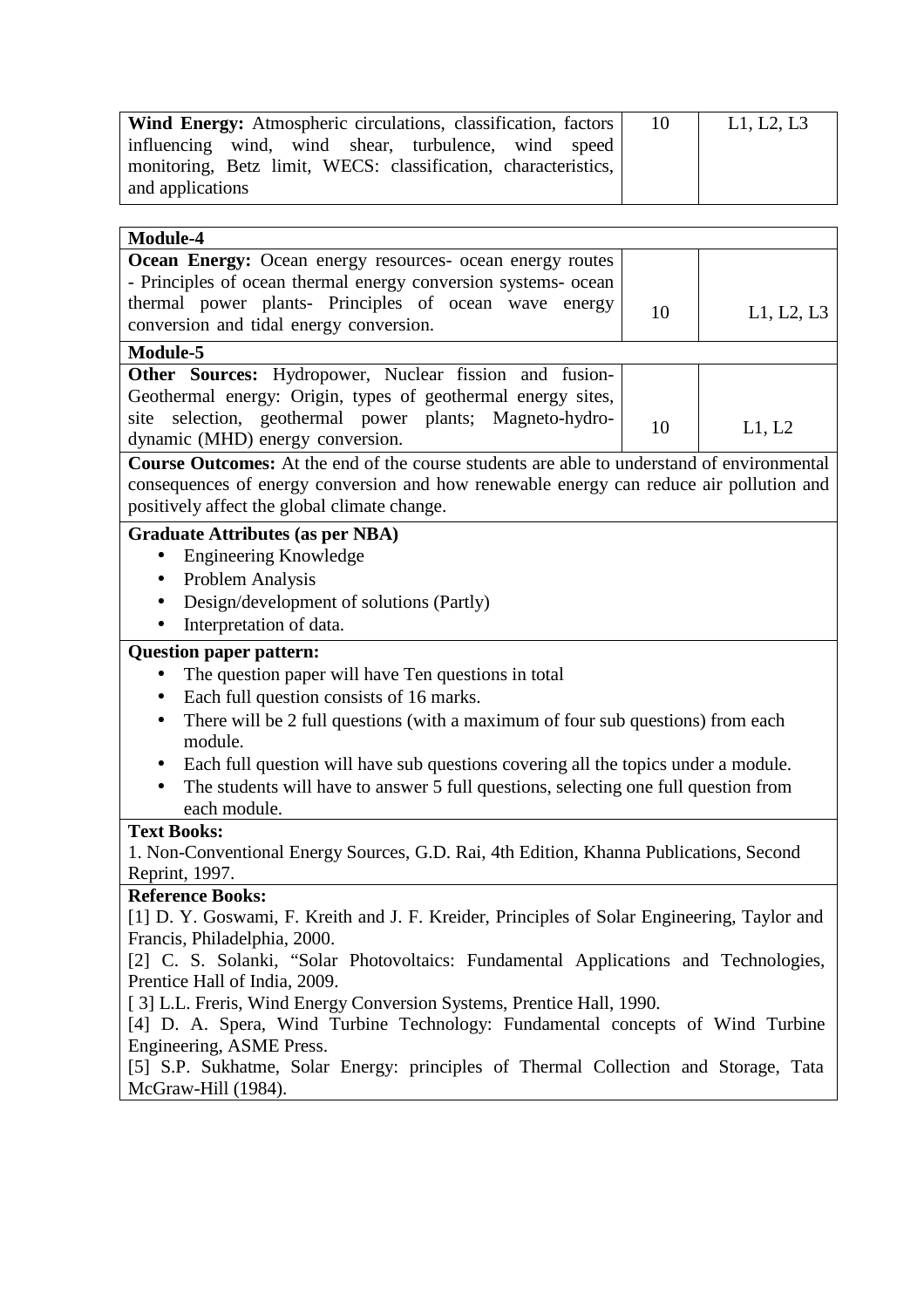| PETROCHEMICAL ENGG. DRAWING LAB                                                                                                                                                                                                                                                                                                                                                                                                                                                                                                                                                                                                |                                                                                                                                                                                                                         |                   |      |            |
|--------------------------------------------------------------------------------------------------------------------------------------------------------------------------------------------------------------------------------------------------------------------------------------------------------------------------------------------------------------------------------------------------------------------------------------------------------------------------------------------------------------------------------------------------------------------------------------------------------------------------------|-------------------------------------------------------------------------------------------------------------------------------------------------------------------------------------------------------------------------|-------------------|------|------------|
| [AS PER CHOICE BASED CREDIT SYSTEM (CBCS) SCHEME]                                                                                                                                                                                                                                                                                                                                                                                                                                                                                                                                                                              |                                                                                                                                                                                                                         |                   |      |            |
| <b>SEMESTER-IV</b><br>: 15PCL47<br><b>IA Marks</b><br>: 20                                                                                                                                                                                                                                                                                                                                                                                                                                                                                                                                                                     |                                                                                                                                                                                                                         |                   |      |            |
| <b>Laboratory Code</b>                                                                                                                                                                                                                                                                                                                                                                                                                                                                                                                                                                                                         |                                                                                                                                                                                                                         |                   |      |            |
| <b>No. of Lecture</b><br><b>Hours/Week</b>                                                                                                                                                                                                                                                                                                                                                                                                                                                                                                                                                                                     | Hr.<br><b>Tutorial(Instructions)</b><br>$\pm$<br>$\overline{2}$<br>hours<br>Laboratory                                                                                                                                  | <b>Exam Marks</b> | :80  |            |
|                                                                                                                                                                                                                                                                                                                                                                                                                                                                                                                                                                                                                                |                                                                                                                                                                                                                         | <b>Exam Hours</b> | : 03 |            |
|                                                                                                                                                                                                                                                                                                                                                                                                                                                                                                                                                                                                                                | <b>CREDITS-02</b>                                                                                                                                                                                                       |                   |      |            |
| Assembly of joints                                                                                                                                                                                                                                                                                                                                                                                                                                                                                                                                                                                                             | Course Objectives: This laboratory course enables students to get<br>Practical experience in design and parts of equipment's.                                                                                           |                   |      |            |
| <b>Laboratory Experiments: Note:</b><br>1. Assignments to be given to students to practice all the drawings and<br><b>Revised</b><br>weightage shall be given to these assignments while awarding IA marks.<br><b>Bloom's</b><br>2. Examination consists of one question on proportionate drawing (30 marks)<br><b>Taxonomy</b><br>and one question on Assembly drawing (50 marks).<br>(RBT)<br>3. Examination to be conducted like other lab exams. Question paper should<br><b>Level</b><br>be prepared jointly by Internal and External examiner.<br>4. Computer Aided drawing Software: Solid Edge or Equivalent Software. |                                                                                                                                                                                                                         |                   |      |            |
| <b>SECTIONAL VIEWS:</b>                                                                                                                                                                                                                                                                                                                                                                                                                                                                                                                                                                                                        | Representation of the sectional planes, Sectional lines and hatching,<br>selection of section planes and types of sectional views.                                                                                      |                   |      | L1, L2     |
| PROPRTIONATE DRAWINGS<br>Diagrams                                                                                                                                                                                                                                                                                                                                                                                                                                                                                                                                                                                              | Equipment and piping symbols, Vessels components: Vessel openings,<br>Manholes, Vessel enclosures, Vessel support, Jackets, Shell and tube heat<br>exchanger, Reaction vessel and different types of Evaporators. P & I |                   |      | L1, L2, L3 |
| <b>ASSEMBLY DRAWINGS:</b>                                                                                                                                                                                                                                                                                                                                                                                                                                                                                                                                                                                                      | Joints: Cotter joint with sleeve, Socket and Spigot joint, Flanged pipe joint,<br>Union joint, Stuffing box and Expansion joint (Screw type or flanged type)                                                            |                   |      | L1, L2, L3 |
| Course Outcomes: on completion of this laboratory course, the students will be able to:<br>Assemble simple engineering items<br><b>Study Terminology Drawing</b><br>Various types of lines Scales sections used at drawing                                                                                                                                                                                                                                                                                                                                                                                                     |                                                                                                                                                                                                                         |                   |      |            |
| <b>Graduate Attributes (as per NBA)</b><br><b>Engineering Knowledge</b><br>٠<br>Problem Analysis                                                                                                                                                                                                                                                                                                                                                                                                                                                                                                                               | Design/development of solutions (Partly)                                                                                                                                                                                |                   |      |            |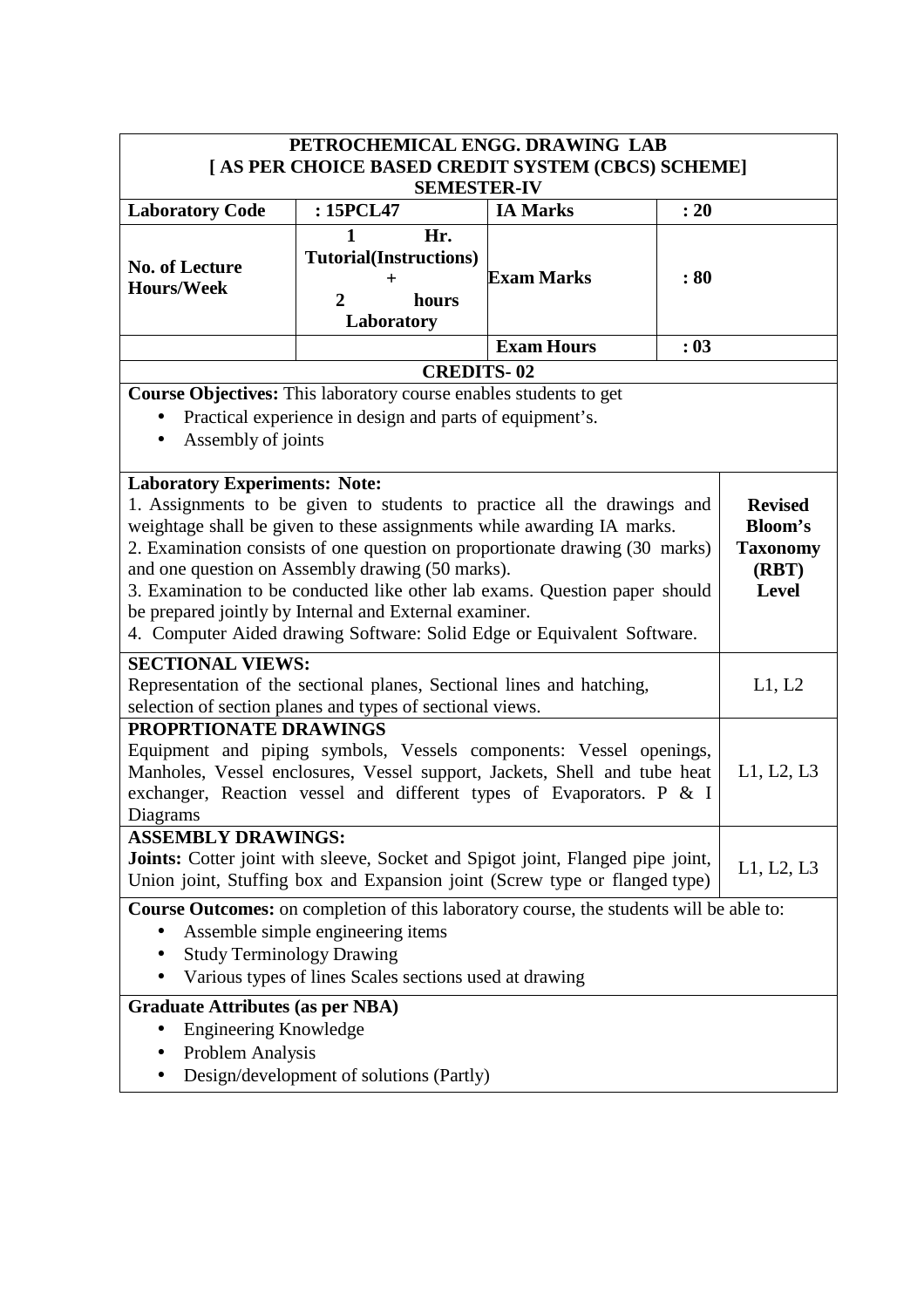### **Conduct of Practical Examination:**

- All laboratory experiments are to be included for practical examination.
- Students are allowed to pic one experiment from the lot.
- Strictly follow the instructions as printed on the cover page of answer script for breakup of marks.
- Change of experiment is allowed only once and 15% marks allotted to the procedure part to be made zero.

### **Reference Books:**

1. Gopal Krishna K.R., "Machine Drawing", 2nd revised edn., Sudhas stores, Bangalore, 1998

2. Bhat N.D., "Machine Drawing", 22ndedn., Charoter Publishing House, Anand, 1987 3. Joshi M.V., "Process Equipment Design", 3rdedn., Macmillan India publication", New Delhi, 1999

4. Walas S.M., "Chemical Process Equipment", Butterworth Heinemann Pub., 1999 5. Ludwig E.E., "Applied Process Design", 3rdedn., Gulf Professional Publishing, New Delhi, 1994